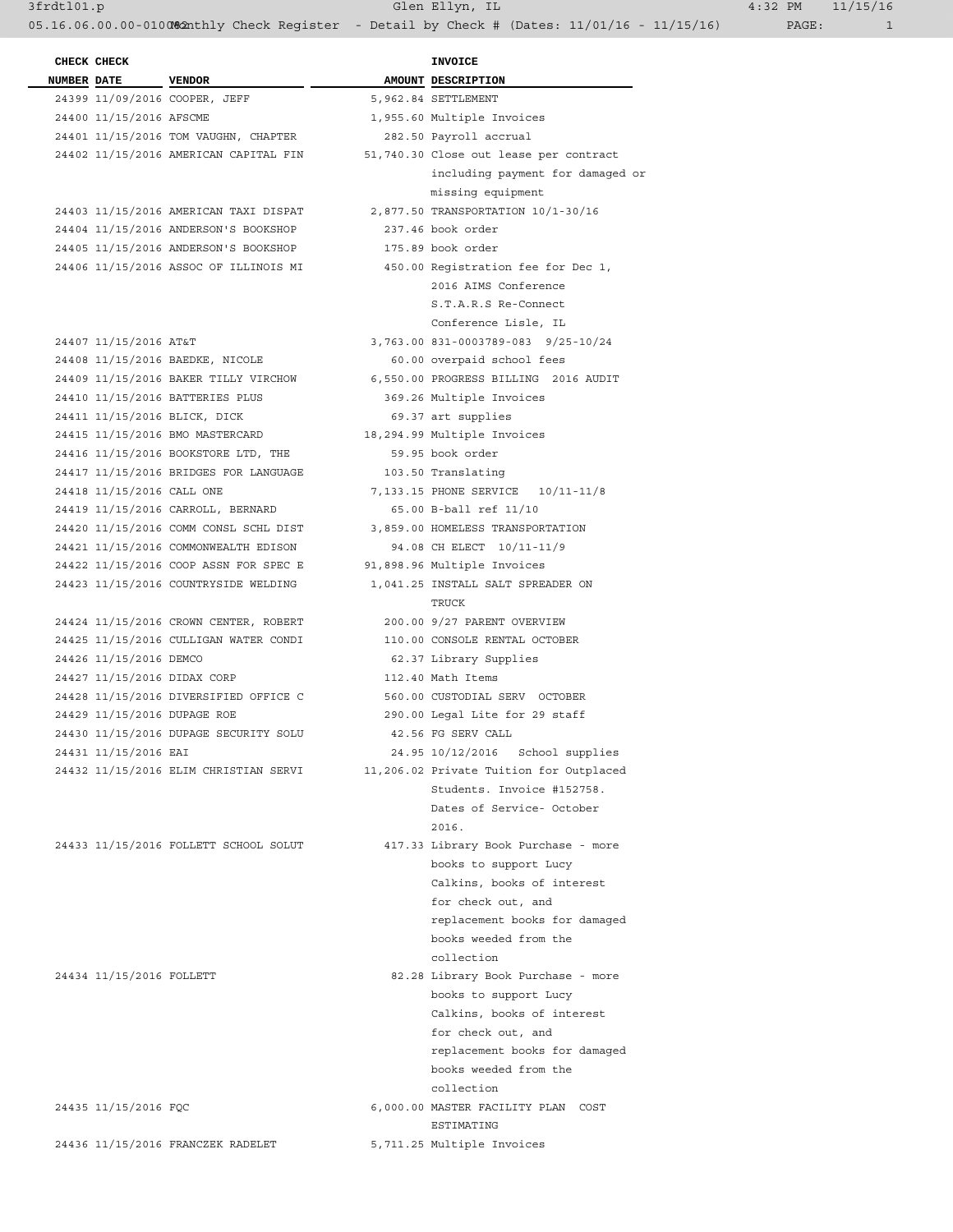3frdtl01.p Glen Ellyn, IL 4:32 PM 11/15/16

05.16.06.00.00-010082nthly Check Register - Detail by Check # (Dates: 11/01/16 - 11/15/16) PAGE: 2

| <b>NUMBER DATE</b><br>AMOUNT DESCRIPTION<br><b>VENDOR</b><br>24437 11/15/2016 GIANT STEPS<br>5,395.63 Day School Tuition for<br>Outplaced student. Invoice<br>#041-1116E. Dates of Service,<br>November 2016.<br>24438 11/15/2016 GRAYBAR ELECTRIC CO<br>32.24 Multiple Invoices<br>24439 11/15/2016 GREAT LAKES CLAY<br>144.28 Clay<br>24440 11/15/2016 GREEN ASSOCIATES<br>11,887.50 10 YR LIFE SAFETY SURVEYS &<br>REPORTS - 9/30/16<br>24441 11/15/2016 HANDWRITING WITHOUT<br>500.00 Multiple Invoices<br>24442 11/15/2016 HARNACK, MANDY BAJEK<br>355.00 Piano accompaniment for<br>orchestra rehearsals and fall<br>orchestra concert. 3 - one<br>hour rehearsals for \$60 per<br>hour 1 concert - \$175 Total -<br>\$355<br>24443 11/15/2016 HEINEMANN<br>647.40 Multiple Invoices<br>351.00 Multiple Invoices<br>24444 11/15/2016 HOUSE OF GRAPHICS<br>65.00 B-ball ref 11/10<br>24445 11/15/2016 HUFFMAN, RICK<br>24446 11/15/2016 HYDE PARK DAY SCHOOL 4,351.20 Private School Tuition.<br>Invoice # 20161010. Dates of<br>Service October 2016.<br>24447 11/15/2016 IPSD 204<br>584.90 HOMELESS TRANSPORTATION<br>24448 11/15/2016 KAGAN & GAINES INC<br>425.00 Multiple Invoices<br>24449 11/15/2016 KILDEER COUNTRYSIDE<br>1,700.00 Multiple Invoices<br>24450 11/15/2016 LOWERY MCDONNELL<br>1,886.20 Multiple Invoices<br>24451 11/15/2016 MACGILL & CO, WM V<br>98.00 Nice and Clean Soft Baby<br>Wipes. Catalog #15724.<br>24452 11/15/2016 MACKOVIC, ILIJA<br>20.50 DRYWALL SUPPLIES<br>24453 11/15/2016 MAIL N STUFF<br>426.80 Multiple Invoices<br>24454 11/15/2016 MARQUARDT SCHOOL DIS 72,974.24 OCTBOER FOOD SERVICE<br>24455 11/15/2016 MAXIM HEALTHCARE SER<br>796.00 Multiple Invoices<br>24456 11/15/2016 MCCAUSLAND, IAN<br>25.00 NED of IAHPERD Fitness<br>Workshop<br>24457 11/15/2016 MCGRAW-HILL SCHOOL E<br>928.21 Multiple Invoices<br>5,686.85 Multiple Invoices<br>24458 11/15/2016 METRO PROFESSIONAL P<br>24459 11/15/2016 MIDAMERICAN ENERGY<br>36,340.31 Multiple Invoices<br>24460 11/15/2016 N2Y<br>169.00 News 2 You Subscription for<br>Megan Lockett<br>24461 11/15/2016 NAEYC<br>64.00 Membership 1241434<br>24462 11/15/2016 NELCO<br>1,200.54 A/P & PAYROLL CHECKS<br>24463 11/15/2016 NORTHERN ILLINOIS GA<br>1,416.69 Multiple Invoices<br>24464 11/15/2016 NORTON, KERRY<br>25.00 NED of IAHPERD Fitness<br>Workshop<br>24466 11/15/2016 OFFICE DEPOT<br>1,544.89 Multiple Invoices<br>24467 11/15/2016 OLIVE GROVE LANDSCAP<br>12,413.38 Multiple Invoices<br>24468 11/15/2016 ORKIN LLC |
|-----------------------------------------------------------------------------------------------------------------------------------------------------------------------------------------------------------------------------------------------------------------------------------------------------------------------------------------------------------------------------------------------------------------------------------------------------------------------------------------------------------------------------------------------------------------------------------------------------------------------------------------------------------------------------------------------------------------------------------------------------------------------------------------------------------------------------------------------------------------------------------------------------------------------------------------------------------------------------------------------------------------------------------------------------------------------------------------------------------------------------------------------------------------------------------------------------------------------------------------------------------------------------------------------------------------------------------------------------------------------------------------------------------------------------------------------------------------------------------------------------------------------------------------------------------------------------------------------------------------------------------------------------------------------------------------------------------------------------------------------------------------------------------------------------------------------------------------------------------------------------------------------------------------------------------------------------------------------------------------------------------------------------------------------------------------------------------------------------------------------------------------------------------------------------------------------------------------------------------------------------------------------------------------------------------------------------------------------------------------------------------------------------------------------------------------------------------------------------------------------------------------------------------------------|
|                                                                                                                                                                                                                                                                                                                                                                                                                                                                                                                                                                                                                                                                                                                                                                                                                                                                                                                                                                                                                                                                                                                                                                                                                                                                                                                                                                                                                                                                                                                                                                                                                                                                                                                                                                                                                                                                                                                                                                                                                                                                                                                                                                                                                                                                                                                                                                                                                                                                                                                                               |
|                                                                                                                                                                                                                                                                                                                                                                                                                                                                                                                                                                                                                                                                                                                                                                                                                                                                                                                                                                                                                                                                                                                                                                                                                                                                                                                                                                                                                                                                                                                                                                                                                                                                                                                                                                                                                                                                                                                                                                                                                                                                                                                                                                                                                                                                                                                                                                                                                                                                                                                                               |
|                                                                                                                                                                                                                                                                                                                                                                                                                                                                                                                                                                                                                                                                                                                                                                                                                                                                                                                                                                                                                                                                                                                                                                                                                                                                                                                                                                                                                                                                                                                                                                                                                                                                                                                                                                                                                                                                                                                                                                                                                                                                                                                                                                                                                                                                                                                                                                                                                                                                                                                                               |
|                                                                                                                                                                                                                                                                                                                                                                                                                                                                                                                                                                                                                                                                                                                                                                                                                                                                                                                                                                                                                                                                                                                                                                                                                                                                                                                                                                                                                                                                                                                                                                                                                                                                                                                                                                                                                                                                                                                                                                                                                                                                                                                                                                                                                                                                                                                                                                                                                                                                                                                                               |
|                                                                                                                                                                                                                                                                                                                                                                                                                                                                                                                                                                                                                                                                                                                                                                                                                                                                                                                                                                                                                                                                                                                                                                                                                                                                                                                                                                                                                                                                                                                                                                                                                                                                                                                                                                                                                                                                                                                                                                                                                                                                                                                                                                                                                                                                                                                                                                                                                                                                                                                                               |
|                                                                                                                                                                                                                                                                                                                                                                                                                                                                                                                                                                                                                                                                                                                                                                                                                                                                                                                                                                                                                                                                                                                                                                                                                                                                                                                                                                                                                                                                                                                                                                                                                                                                                                                                                                                                                                                                                                                                                                                                                                                                                                                                                                                                                                                                                                                                                                                                                                                                                                                                               |
|                                                                                                                                                                                                                                                                                                                                                                                                                                                                                                                                                                                                                                                                                                                                                                                                                                                                                                                                                                                                                                                                                                                                                                                                                                                                                                                                                                                                                                                                                                                                                                                                                                                                                                                                                                                                                                                                                                                                                                                                                                                                                                                                                                                                                                                                                                                                                                                                                                                                                                                                               |
|                                                                                                                                                                                                                                                                                                                                                                                                                                                                                                                                                                                                                                                                                                                                                                                                                                                                                                                                                                                                                                                                                                                                                                                                                                                                                                                                                                                                                                                                                                                                                                                                                                                                                                                                                                                                                                                                                                                                                                                                                                                                                                                                                                                                                                                                                                                                                                                                                                                                                                                                               |
|                                                                                                                                                                                                                                                                                                                                                                                                                                                                                                                                                                                                                                                                                                                                                                                                                                                                                                                                                                                                                                                                                                                                                                                                                                                                                                                                                                                                                                                                                                                                                                                                                                                                                                                                                                                                                                                                                                                                                                                                                                                                                                                                                                                                                                                                                                                                                                                                                                                                                                                                               |
|                                                                                                                                                                                                                                                                                                                                                                                                                                                                                                                                                                                                                                                                                                                                                                                                                                                                                                                                                                                                                                                                                                                                                                                                                                                                                                                                                                                                                                                                                                                                                                                                                                                                                                                                                                                                                                                                                                                                                                                                                                                                                                                                                                                                                                                                                                                                                                                                                                                                                                                                               |
|                                                                                                                                                                                                                                                                                                                                                                                                                                                                                                                                                                                                                                                                                                                                                                                                                                                                                                                                                                                                                                                                                                                                                                                                                                                                                                                                                                                                                                                                                                                                                                                                                                                                                                                                                                                                                                                                                                                                                                                                                                                                                                                                                                                                                                                                                                                                                                                                                                                                                                                                               |
|                                                                                                                                                                                                                                                                                                                                                                                                                                                                                                                                                                                                                                                                                                                                                                                                                                                                                                                                                                                                                                                                                                                                                                                                                                                                                                                                                                                                                                                                                                                                                                                                                                                                                                                                                                                                                                                                                                                                                                                                                                                                                                                                                                                                                                                                                                                                                                                                                                                                                                                                               |
|                                                                                                                                                                                                                                                                                                                                                                                                                                                                                                                                                                                                                                                                                                                                                                                                                                                                                                                                                                                                                                                                                                                                                                                                                                                                                                                                                                                                                                                                                                                                                                                                                                                                                                                                                                                                                                                                                                                                                                                                                                                                                                                                                                                                                                                                                                                                                                                                                                                                                                                                               |
|                                                                                                                                                                                                                                                                                                                                                                                                                                                                                                                                                                                                                                                                                                                                                                                                                                                                                                                                                                                                                                                                                                                                                                                                                                                                                                                                                                                                                                                                                                                                                                                                                                                                                                                                                                                                                                                                                                                                                                                                                                                                                                                                                                                                                                                                                                                                                                                                                                                                                                                                               |
|                                                                                                                                                                                                                                                                                                                                                                                                                                                                                                                                                                                                                                                                                                                                                                                                                                                                                                                                                                                                                                                                                                                                                                                                                                                                                                                                                                                                                                                                                                                                                                                                                                                                                                                                                                                                                                                                                                                                                                                                                                                                                                                                                                                                                                                                                                                                                                                                                                                                                                                                               |
|                                                                                                                                                                                                                                                                                                                                                                                                                                                                                                                                                                                                                                                                                                                                                                                                                                                                                                                                                                                                                                                                                                                                                                                                                                                                                                                                                                                                                                                                                                                                                                                                                                                                                                                                                                                                                                                                                                                                                                                                                                                                                                                                                                                                                                                                                                                                                                                                                                                                                                                                               |
|                                                                                                                                                                                                                                                                                                                                                                                                                                                                                                                                                                                                                                                                                                                                                                                                                                                                                                                                                                                                                                                                                                                                                                                                                                                                                                                                                                                                                                                                                                                                                                                                                                                                                                                                                                                                                                                                                                                                                                                                                                                                                                                                                                                                                                                                                                                                                                                                                                                                                                                                               |
|                                                                                                                                                                                                                                                                                                                                                                                                                                                                                                                                                                                                                                                                                                                                                                                                                                                                                                                                                                                                                                                                                                                                                                                                                                                                                                                                                                                                                                                                                                                                                                                                                                                                                                                                                                                                                                                                                                                                                                                                                                                                                                                                                                                                                                                                                                                                                                                                                                                                                                                                               |
|                                                                                                                                                                                                                                                                                                                                                                                                                                                                                                                                                                                                                                                                                                                                                                                                                                                                                                                                                                                                                                                                                                                                                                                                                                                                                                                                                                                                                                                                                                                                                                                                                                                                                                                                                                                                                                                                                                                                                                                                                                                                                                                                                                                                                                                                                                                                                                                                                                                                                                                                               |
|                                                                                                                                                                                                                                                                                                                                                                                                                                                                                                                                                                                                                                                                                                                                                                                                                                                                                                                                                                                                                                                                                                                                                                                                                                                                                                                                                                                                                                                                                                                                                                                                                                                                                                                                                                                                                                                                                                                                                                                                                                                                                                                                                                                                                                                                                                                                                                                                                                                                                                                                               |
|                                                                                                                                                                                                                                                                                                                                                                                                                                                                                                                                                                                                                                                                                                                                                                                                                                                                                                                                                                                                                                                                                                                                                                                                                                                                                                                                                                                                                                                                                                                                                                                                                                                                                                                                                                                                                                                                                                                                                                                                                                                                                                                                                                                                                                                                                                                                                                                                                                                                                                                                               |
|                                                                                                                                                                                                                                                                                                                                                                                                                                                                                                                                                                                                                                                                                                                                                                                                                                                                                                                                                                                                                                                                                                                                                                                                                                                                                                                                                                                                                                                                                                                                                                                                                                                                                                                                                                                                                                                                                                                                                                                                                                                                                                                                                                                                                                                                                                                                                                                                                                                                                                                                               |
|                                                                                                                                                                                                                                                                                                                                                                                                                                                                                                                                                                                                                                                                                                                                                                                                                                                                                                                                                                                                                                                                                                                                                                                                                                                                                                                                                                                                                                                                                                                                                                                                                                                                                                                                                                                                                                                                                                                                                                                                                                                                                                                                                                                                                                                                                                                                                                                                                                                                                                                                               |
|                                                                                                                                                                                                                                                                                                                                                                                                                                                                                                                                                                                                                                                                                                                                                                                                                                                                                                                                                                                                                                                                                                                                                                                                                                                                                                                                                                                                                                                                                                                                                                                                                                                                                                                                                                                                                                                                                                                                                                                                                                                                                                                                                                                                                                                                                                                                                                                                                                                                                                                                               |
|                                                                                                                                                                                                                                                                                                                                                                                                                                                                                                                                                                                                                                                                                                                                                                                                                                                                                                                                                                                                                                                                                                                                                                                                                                                                                                                                                                                                                                                                                                                                                                                                                                                                                                                                                                                                                                                                                                                                                                                                                                                                                                                                                                                                                                                                                                                                                                                                                                                                                                                                               |
|                                                                                                                                                                                                                                                                                                                                                                                                                                                                                                                                                                                                                                                                                                                                                                                                                                                                                                                                                                                                                                                                                                                                                                                                                                                                                                                                                                                                                                                                                                                                                                                                                                                                                                                                                                                                                                                                                                                                                                                                                                                                                                                                                                                                                                                                                                                                                                                                                                                                                                                                               |
|                                                                                                                                                                                                                                                                                                                                                                                                                                                                                                                                                                                                                                                                                                                                                                                                                                                                                                                                                                                                                                                                                                                                                                                                                                                                                                                                                                                                                                                                                                                                                                                                                                                                                                                                                                                                                                                                                                                                                                                                                                                                                                                                                                                                                                                                                                                                                                                                                                                                                                                                               |
|                                                                                                                                                                                                                                                                                                                                                                                                                                                                                                                                                                                                                                                                                                                                                                                                                                                                                                                                                                                                                                                                                                                                                                                                                                                                                                                                                                                                                                                                                                                                                                                                                                                                                                                                                                                                                                                                                                                                                                                                                                                                                                                                                                                                                                                                                                                                                                                                                                                                                                                                               |
|                                                                                                                                                                                                                                                                                                                                                                                                                                                                                                                                                                                                                                                                                                                                                                                                                                                                                                                                                                                                                                                                                                                                                                                                                                                                                                                                                                                                                                                                                                                                                                                                                                                                                                                                                                                                                                                                                                                                                                                                                                                                                                                                                                                                                                                                                                                                                                                                                                                                                                                                               |
|                                                                                                                                                                                                                                                                                                                                                                                                                                                                                                                                                                                                                                                                                                                                                                                                                                                                                                                                                                                                                                                                                                                                                                                                                                                                                                                                                                                                                                                                                                                                                                                                                                                                                                                                                                                                                                                                                                                                                                                                                                                                                                                                                                                                                                                                                                                                                                                                                                                                                                                                               |
|                                                                                                                                                                                                                                                                                                                                                                                                                                                                                                                                                                                                                                                                                                                                                                                                                                                                                                                                                                                                                                                                                                                                                                                                                                                                                                                                                                                                                                                                                                                                                                                                                                                                                                                                                                                                                                                                                                                                                                                                                                                                                                                                                                                                                                                                                                                                                                                                                                                                                                                                               |
|                                                                                                                                                                                                                                                                                                                                                                                                                                                                                                                                                                                                                                                                                                                                                                                                                                                                                                                                                                                                                                                                                                                                                                                                                                                                                                                                                                                                                                                                                                                                                                                                                                                                                                                                                                                                                                                                                                                                                                                                                                                                                                                                                                                                                                                                                                                                                                                                                                                                                                                                               |
|                                                                                                                                                                                                                                                                                                                                                                                                                                                                                                                                                                                                                                                                                                                                                                                                                                                                                                                                                                                                                                                                                                                                                                                                                                                                                                                                                                                                                                                                                                                                                                                                                                                                                                                                                                                                                                                                                                                                                                                                                                                                                                                                                                                                                                                                                                                                                                                                                                                                                                                                               |
|                                                                                                                                                                                                                                                                                                                                                                                                                                                                                                                                                                                                                                                                                                                                                                                                                                                                                                                                                                                                                                                                                                                                                                                                                                                                                                                                                                                                                                                                                                                                                                                                                                                                                                                                                                                                                                                                                                                                                                                                                                                                                                                                                                                                                                                                                                                                                                                                                                                                                                                                               |
|                                                                                                                                                                                                                                                                                                                                                                                                                                                                                                                                                                                                                                                                                                                                                                                                                                                                                                                                                                                                                                                                                                                                                                                                                                                                                                                                                                                                                                                                                                                                                                                                                                                                                                                                                                                                                                                                                                                                                                                                                                                                                                                                                                                                                                                                                                                                                                                                                                                                                                                                               |
|                                                                                                                                                                                                                                                                                                                                                                                                                                                                                                                                                                                                                                                                                                                                                                                                                                                                                                                                                                                                                                                                                                                                                                                                                                                                                                                                                                                                                                                                                                                                                                                                                                                                                                                                                                                                                                                                                                                                                                                                                                                                                                                                                                                                                                                                                                                                                                                                                                                                                                                                               |
|                                                                                                                                                                                                                                                                                                                                                                                                                                                                                                                                                                                                                                                                                                                                                                                                                                                                                                                                                                                                                                                                                                                                                                                                                                                                                                                                                                                                                                                                                                                                                                                                                                                                                                                                                                                                                                                                                                                                                                                                                                                                                                                                                                                                                                                                                                                                                                                                                                                                                                                                               |
|                                                                                                                                                                                                                                                                                                                                                                                                                                                                                                                                                                                                                                                                                                                                                                                                                                                                                                                                                                                                                                                                                                                                                                                                                                                                                                                                                                                                                                                                                                                                                                                                                                                                                                                                                                                                                                                                                                                                                                                                                                                                                                                                                                                                                                                                                                                                                                                                                                                                                                                                               |
|                                                                                                                                                                                                                                                                                                                                                                                                                                                                                                                                                                                                                                                                                                                                                                                                                                                                                                                                                                                                                                                                                                                                                                                                                                                                                                                                                                                                                                                                                                                                                                                                                                                                                                                                                                                                                                                                                                                                                                                                                                                                                                                                                                                                                                                                                                                                                                                                                                                                                                                                               |
|                                                                                                                                                                                                                                                                                                                                                                                                                                                                                                                                                                                                                                                                                                                                                                                                                                                                                                                                                                                                                                                                                                                                                                                                                                                                                                                                                                                                                                                                                                                                                                                                                                                                                                                                                                                                                                                                                                                                                                                                                                                                                                                                                                                                                                                                                                                                                                                                                                                                                                                                               |
|                                                                                                                                                                                                                                                                                                                                                                                                                                                                                                                                                                                                                                                                                                                                                                                                                                                                                                                                                                                                                                                                                                                                                                                                                                                                                                                                                                                                                                                                                                                                                                                                                                                                                                                                                                                                                                                                                                                                                                                                                                                                                                                                                                                                                                                                                                                                                                                                                                                                                                                                               |
|                                                                                                                                                                                                                                                                                                                                                                                                                                                                                                                                                                                                                                                                                                                                                                                                                                                                                                                                                                                                                                                                                                                                                                                                                                                                                                                                                                                                                                                                                                                                                                                                                                                                                                                                                                                                                                                                                                                                                                                                                                                                                                                                                                                                                                                                                                                                                                                                                                                                                                                                               |
|                                                                                                                                                                                                                                                                                                                                                                                                                                                                                                                                                                                                                                                                                                                                                                                                                                                                                                                                                                                                                                                                                                                                                                                                                                                                                                                                                                                                                                                                                                                                                                                                                                                                                                                                                                                                                                                                                                                                                                                                                                                                                                                                                                                                                                                                                                                                                                                                                                                                                                                                               |
|                                                                                                                                                                                                                                                                                                                                                                                                                                                                                                                                                                                                                                                                                                                                                                                                                                                                                                                                                                                                                                                                                                                                                                                                                                                                                                                                                                                                                                                                                                                                                                                                                                                                                                                                                                                                                                                                                                                                                                                                                                                                                                                                                                                                                                                                                                                                                                                                                                                                                                                                               |
|                                                                                                                                                                                                                                                                                                                                                                                                                                                                                                                                                                                                                                                                                                                                                                                                                                                                                                                                                                                                                                                                                                                                                                                                                                                                                                                                                                                                                                                                                                                                                                                                                                                                                                                                                                                                                                                                                                                                                                                                                                                                                                                                                                                                                                                                                                                                                                                                                                                                                                                                               |
|                                                                                                                                                                                                                                                                                                                                                                                                                                                                                                                                                                                                                                                                                                                                                                                                                                                                                                                                                                                                                                                                                                                                                                                                                                                                                                                                                                                                                                                                                                                                                                                                                                                                                                                                                                                                                                                                                                                                                                                                                                                                                                                                                                                                                                                                                                                                                                                                                                                                                                                                               |
|                                                                                                                                                                                                                                                                                                                                                                                                                                                                                                                                                                                                                                                                                                                                                                                                                                                                                                                                                                                                                                                                                                                                                                                                                                                                                                                                                                                                                                                                                                                                                                                                                                                                                                                                                                                                                                                                                                                                                                                                                                                                                                                                                                                                                                                                                                                                                                                                                                                                                                                                               |
|                                                                                                                                                                                                                                                                                                                                                                                                                                                                                                                                                                                                                                                                                                                                                                                                                                                                                                                                                                                                                                                                                                                                                                                                                                                                                                                                                                                                                                                                                                                                                                                                                                                                                                                                                                                                                                                                                                                                                                                                                                                                                                                                                                                                                                                                                                                                                                                                                                                                                                                                               |
| 1,148.05 Multiple Invoices                                                                                                                                                                                                                                                                                                                                                                                                                                                                                                                                                                                                                                                                                                                                                                                                                                                                                                                                                                                                                                                                                                                                                                                                                                                                                                                                                                                                                                                                                                                                                                                                                                                                                                                                                                                                                                                                                                                                                                                                                                                                                                                                                                                                                                                                                                                                                                                                                                                                                                                    |
| 24469 11/15/2016 PALOS SPORTS INC<br>665.56 Multiple Invoices                                                                                                                                                                                                                                                                                                                                                                                                                                                                                                                                                                                                                                                                                                                                                                                                                                                                                                                                                                                                                                                                                                                                                                                                                                                                                                                                                                                                                                                                                                                                                                                                                                                                                                                                                                                                                                                                                                                                                                                                                                                                                                                                                                                                                                                                                                                                                                                                                                                                                 |
| 24470 11/15/2016 PARKLAND PREPARATORY<br>14,002.24 Tuition for Private Placed                                                                                                                                                                                                                                                                                                                                                                                                                                                                                                                                                                                                                                                                                                                                                                                                                                                                                                                                                                                                                                                                                                                                                                                                                                                                                                                                                                                                                                                                                                                                                                                                                                                                                                                                                                                                                                                                                                                                                                                                                                                                                                                                                                                                                                                                                                                                                                                                                                                                 |
| Students. Invoice #1662.                                                                                                                                                                                                                                                                                                                                                                                                                                                                                                                                                                                                                                                                                                                                                                                                                                                                                                                                                                                                                                                                                                                                                                                                                                                                                                                                                                                                                                                                                                                                                                                                                                                                                                                                                                                                                                                                                                                                                                                                                                                                                                                                                                                                                                                                                                                                                                                                                                                                                                                      |
| 24471 11/15/2016 PCM<br>1,019.74 Multiple Invoices                                                                                                                                                                                                                                                                                                                                                                                                                                                                                                                                                                                                                                                                                                                                                                                                                                                                                                                                                                                                                                                                                                                                                                                                                                                                                                                                                                                                                                                                                                                                                                                                                                                                                                                                                                                                                                                                                                                                                                                                                                                                                                                                                                                                                                                                                                                                                                                                                                                                                            |
| 24472 11/15/2016 POLENDER, WES<br>65.00 B-ball ref 11/8                                                                                                                                                                                                                                                                                                                                                                                                                                                                                                                                                                                                                                                                                                                                                                                                                                                                                                                                                                                                                                                                                                                                                                                                                                                                                                                                                                                                                                                                                                                                                                                                                                                                                                                                                                                                                                                                                                                                                                                                                                                                                                                                                                                                                                                                                                                                                                                                                                                                                       |
| 24473 11/15/2016 PORTER PIPE<br>18.31 PIPE TAP                                                                                                                                                                                                                                                                                                                                                                                                                                                                                                                                                                                                                                                                                                                                                                                                                                                                                                                                                                                                                                                                                                                                                                                                                                                                                                                                                                                                                                                                                                                                                                                                                                                                                                                                                                                                                                                                                                                                                                                                                                                                                                                                                                                                                                                                                                                                                                                                                                                                                                |
|                                                                                                                                                                                                                                                                                                                                                                                                                                                                                                                                                                                                                                                                                                                                                                                                                                                                                                                                                                                                                                                                                                                                                                                                                                                                                                                                                                                                                                                                                                                                                                                                                                                                                                                                                                                                                                                                                                                                                                                                                                                                                                                                                                                                                                                                                                                                                                                                                                                                                                                                               |
| 24474 11/15/2016 PUBLIC STORAGE<br>647.00 Multiple Invoices                                                                                                                                                                                                                                                                                                                                                                                                                                                                                                                                                                                                                                                                                                                                                                                                                                                                                                                                                                                                                                                                                                                                                                                                                                                                                                                                                                                                                                                                                                                                                                                                                                                                                                                                                                                                                                                                                                                                                                                                                                                                                                                                                                                                                                                                                                                                                                                                                                                                                   |
| 24477 11/15/2016 QUINLAN & FABISH MUS 1,442.48 Multiple Invoices                                                                                                                                                                                                                                                                                                                                                                                                                                                                                                                                                                                                                                                                                                                                                                                                                                                                                                                                                                                                                                                                                                                                                                                                                                                                                                                                                                                                                                                                                                                                                                                                                                                                                                                                                                                                                                                                                                                                                                                                                                                                                                                                                                                                                                                                                                                                                                                                                                                                              |
| 24478 11/15/2016 QURESHI, SAADIA<br>10.00 overpaid fees                                                                                                                                                                                                                                                                                                                                                                                                                                                                                                                                                                                                                                                                                                                                                                                                                                                                                                                                                                                                                                                                                                                                                                                                                                                                                                                                                                                                                                                                                                                                                                                                                                                                                                                                                                                                                                                                                                                                                                                                                                                                                                                                                                                                                                                                                                                                                                                                                                                                                       |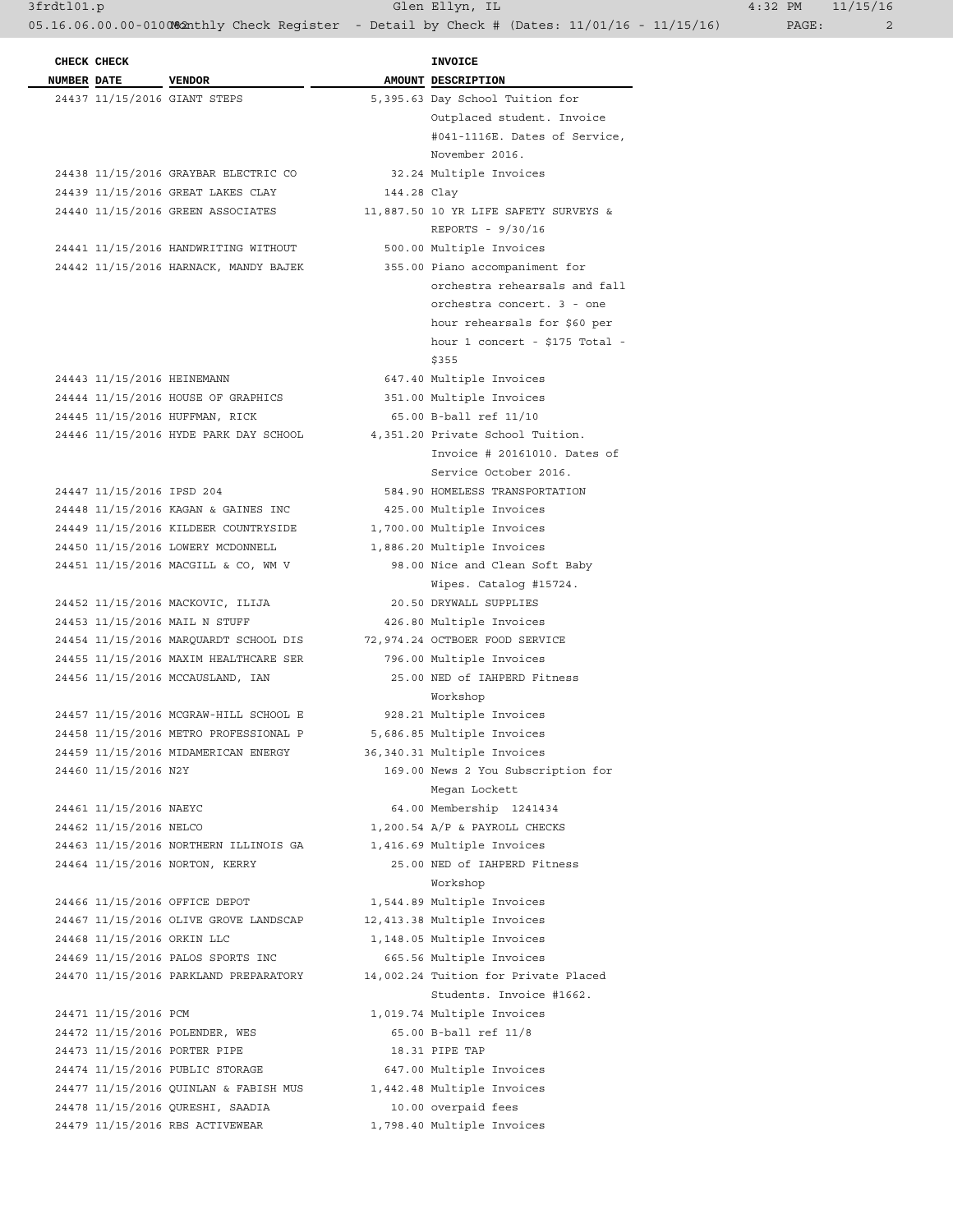24487 11/15/2016 SCHOOL SPECIALTY 696.16 Multiple Invoices

 24490 11/15/2016 SHRED-IT 9.00 DISPOSAL INVOICE BALANCE 24491 11/15/2016 SOARING EAGLE ACADEM 31,848.80 Multiple Invoices 24492 11/15/2016 SOUTH SIDE CONTROL S 899.95 Multiple Invoices 24493 11/15/2016 SULLIVAN, TONY 65.00 B-ball ref 11/8 24494 11/15/2016 TEACHING STRATEGIES 55.94 Quote 1166798 24495 11/15/2016 THE CENTER/IRC 260.00 Conference

 24498 11/15/2016 THE OMNI GROUP 64.50 403B OCTOBER 24499 11/15/2016 THINKING MOVES 78.40 Me Moves DVD 24500 11/15/2016 TIERNEY BROTHERS INC 4,627.00 Multiple Invoices 24501 11/15/2016 TOP ECHELON CONTRACT 1,881.00 Invoice #AS00515579-IN

 24502 11/15/2016 UNITED RADIO COMMUNI 87.99 ANTENNA 24503 11/15/2016 VANGUARD ENERGY SERV 1,414.93 GAS 10/1-10/31 24504 11/15/2016 VERITIV OPERATING CO 2,932.50 Multiple Invoices 24505 11/15/2016 VERIZON WIRELESS 382.11 CELL PHONES 9/27-10/26 24506 11/15/2016 VILLAGE OF GLEN ELLY 6,209.47 Multiple Invoices 24507 11/15/2016 W.J. O'NEIL CHICAGO 912.05 AL SERV CALL 24508 11/15/2016 WAGEWORKS 320.67 FSA SEPTEMBER 24509 11/15/2016 WAGEWORKS 300.31 FSA OCTOBER

201600210 11/10/2016 REV TRAK 1,562.08 REV TRAK 201600211 11/10/2016 TASC 418.14 HRA ADM FEES NOVEMBER 201600212 11/10/2016 T H I S 6,778.77 THIS NOVEMBER 201600213 11/15/2016 GLEN ELLYN EDUCATION 13,761.93 Payroll accrual 201600215 11/15/2016 ILLINOIS DEPT OF REV 39,945.85 Multiple Invoices 201600216 11/15/2016 INTERNAL REV SERVICE 202,487.10 Multiple Invoices 201600217 11/15/2016 T H I S 22,773.74 Multiple Invoices 201600218 11/15/2016 TEACHERS RETIREMENT 112,066.16 Multiple Invoices

 24481 11/15/2016 RESOURCES FOR READIN 843.04 Book Bags/1st Grade/2nd Grade Literacy 24484 11/15/2016 ROTARY CLUB OF GLEN 195.00 Invoice # 6594 - Dues and Meals; 24485 11/15/2016 SAENZ, TAROH 134.99 Reimbursement for purchase for ENL. 24486 11/15/2016 SCHOOL HEALTH 1,382.26 Multiple Invoices 24488 11/15/2016 SEAL OF ILLINOIS 4,091.40 Private Tuition for Outplaced Student. Invoice #6292. Dates of Service- October 2016. 24489 11/15/2016 SEPTRAN INC 2,074.13 Multiple Invoices 24496 11/15/2016 THE CENTER 4,200.00 Annual Renewal for ISEL Literacy Assessment 24497 11/15/2016 THE CONSERVATION FOU 1,035.00 11/11/2016 PBL Field Experience 4th Grade Service and the service of the service of the service of the service of the service of the service dates-10/25/16-10/28/16 24510 11/15/2016 WALGREN, MAUREEN 85.00 Reimbursement for Out of District Conference 24511 11/15/2016 WATER ROWER US 4,666.75 3 Rowing machines for the fitness lab at Hadley. New vendor needs to be added Water Rower US 560 Metacom Avenue, Warren, RI, 02885 tel(401)247-7742 fax (401)247-7743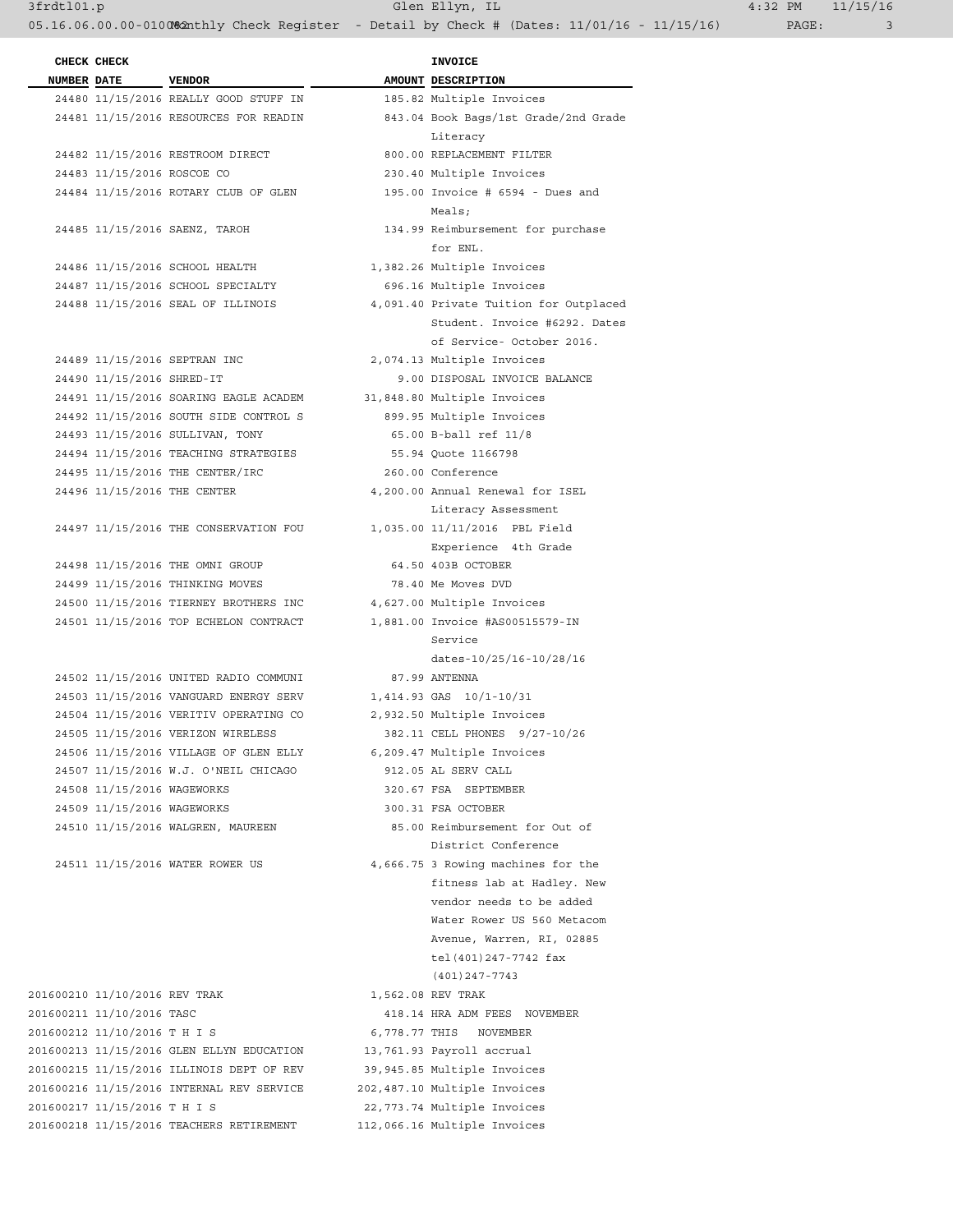Totals for checks 920,460.33